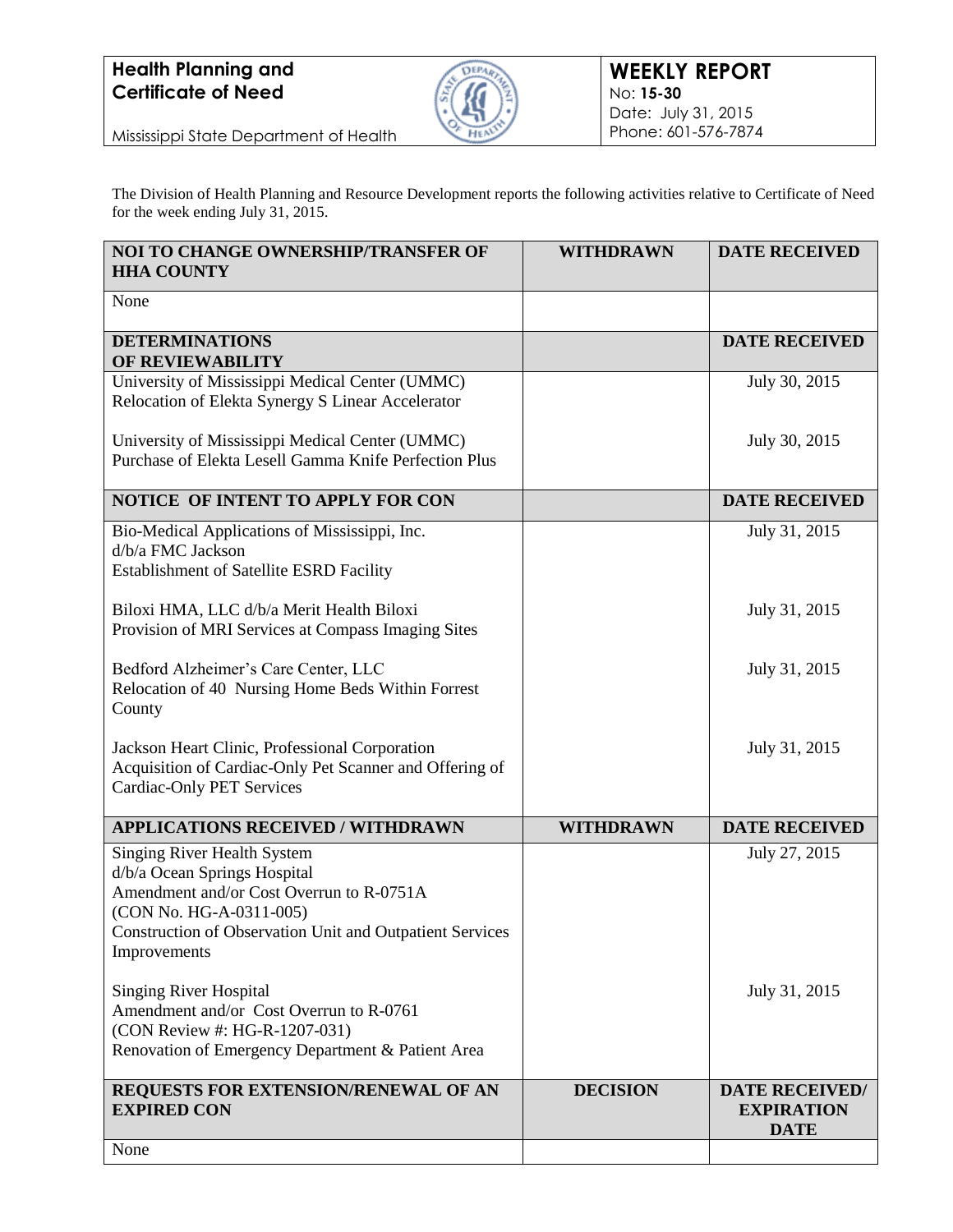

### **WEEKLY REPORT** No: **15-30** Date: July 31, 2015 Phone: 601-576-7874

| ADDITONAL MATERIAL ON NEGATIVE STAFF<br><b>ANALYSIS</b>                                                                                                                                                                                                                                                                                                                                                                                                                                                                                                                                                                                                                                                                        |                                  | <b>DATE RECEIVED</b>             |
|--------------------------------------------------------------------------------------------------------------------------------------------------------------------------------------------------------------------------------------------------------------------------------------------------------------------------------------------------------------------------------------------------------------------------------------------------------------------------------------------------------------------------------------------------------------------------------------------------------------------------------------------------------------------------------------------------------------------------------|----------------------------------|----------------------------------|
| None                                                                                                                                                                                                                                                                                                                                                                                                                                                                                                                                                                                                                                                                                                                           |                                  |                                  |
| CON APPLICATIONS DEEMED COMPLETE                                                                                                                                                                                                                                                                                                                                                                                                                                                                                                                                                                                                                                                                                               |                                  | <b>DATE COMPLETE</b>             |
| None                                                                                                                                                                                                                                                                                                                                                                                                                                                                                                                                                                                                                                                                                                                           |                                  |                                  |
| <b>FINAL ORDERS ISSUED</b>                                                                                                                                                                                                                                                                                                                                                                                                                                                                                                                                                                                                                                                                                                     | <b>DECISION</b>                  | <b>EFFECTIVE DATE</b>            |
| CON Review: NH-CO-0315-006<br>Bedford Care Center-Warren Hall, LLC<br>d/b/a Bedford Care Center-Picayune<br>Cost Overrun to CON No. R-0643 (NH-RLS-0304-003)<br>Replacement/Relocation of a 120-Bed Nursing Home<br>Facility<br>Approved Capital Expenditure: \$4,686,739<br>Additional Capital Expenditure: \$1,843,761<br>Revised Capital Expenditure: \$ 6,530,500<br>Location: Picayune, Pearl River County, Mississippi<br><b>Staff Recommendation: Approval</b><br>CON Review: HG-R-0415-007<br>PHC-Cleveland, Inc. d/b/a Bolivar Medical Center<br>Cosmetic Upgrades and Minor Renovations for<br><b>Bolivar Medical Center</b><br>Capital Expenditure: \$4,381,308<br>Location: Cleveland, Bolivar County, Mississippi | <b>Granted</b><br><b>Granted</b> | July 30, 2015<br>July 30, 2015   |
| <b>Staff Recommendation: Approval</b>                                                                                                                                                                                                                                                                                                                                                                                                                                                                                                                                                                                                                                                                                          |                                  |                                  |
| <b>SIX-MONTH EXTENSION REQUESTS</b>                                                                                                                                                                                                                                                                                                                                                                                                                                                                                                                                                                                                                                                                                            | <b>DECISION</b>                  | <b>EXPIRATION</b><br><b>DATE</b> |
| None                                                                                                                                                                                                                                                                                                                                                                                                                                                                                                                                                                                                                                                                                                                           |                                  |                                  |
| <b>HEARINGS DURING THE COURSE OF REVIEW</b>                                                                                                                                                                                                                                                                                                                                                                                                                                                                                                                                                                                                                                                                                    | <b>REQUESTED</b>                 | <b>DATE</b><br><b>SCHEDULED</b>  |
| <b>CON Review Number: HG-R-1207-031</b><br>Singing River Hospital, Pascagoula<br>SME on CON # R-0761<br>Renovation of Emergency Department and Patient Care<br>Area<br>Capital Expenditure: \$9,473,202<br>Effective Date: March 27, 2008<br>Extension Expiration Date: March 27, 2015<br>Requestor: Singing River Health System, d/b/a Singing<br>River Hospital, Pascagoula                                                                                                                                                                                                                                                                                                                                                  | July 27, 2015                    | To Be Scheduled                  |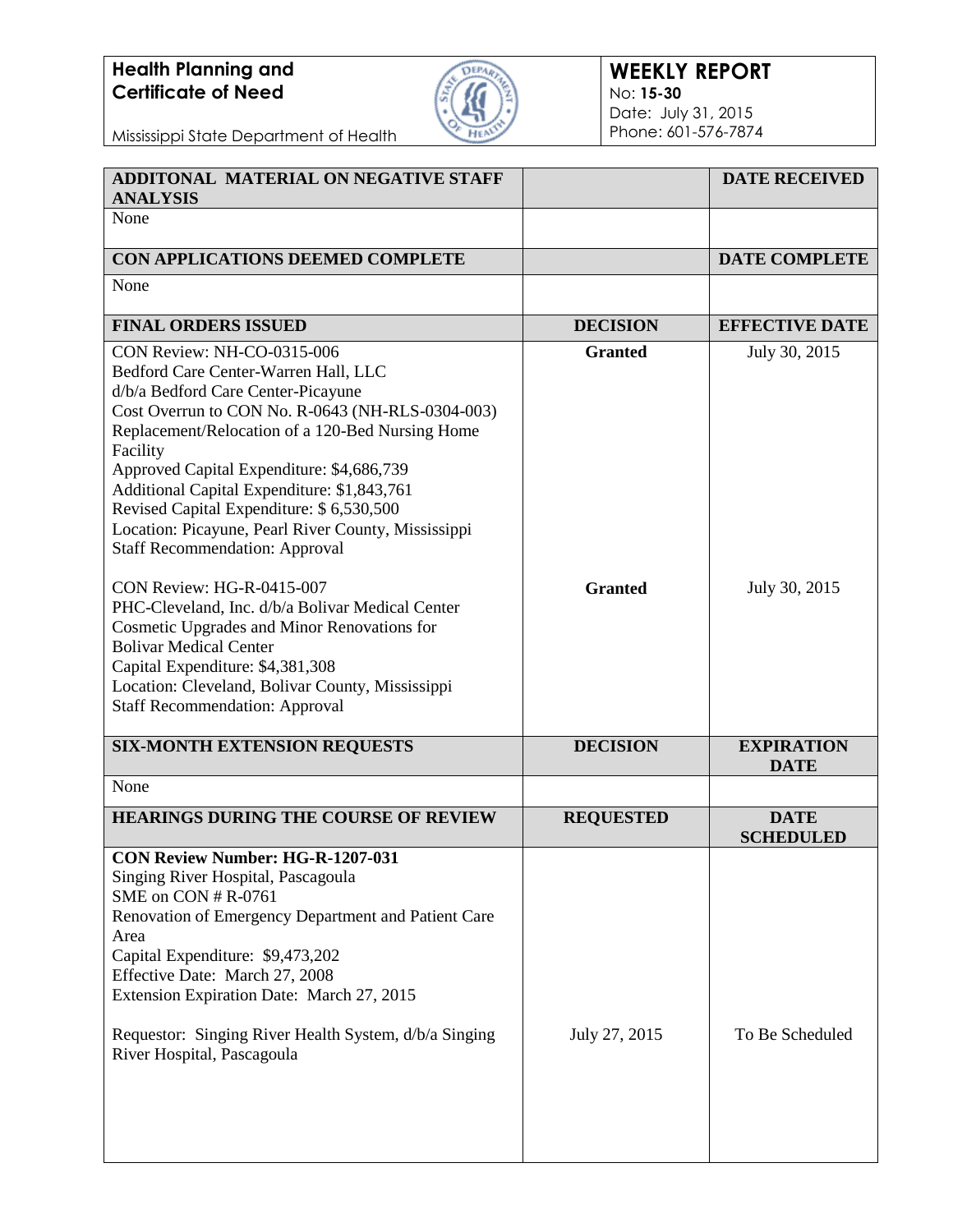

| <b>CON Review Number: HG-NIS-1214-021</b><br>River Oaks, LLC d/b/a River Oaks Hospital<br>Establishment of a Diagnostic Catheterization and PCI<br>Services and Acquisition of Related Equipment<br>Capital Expenditure: \$900,000<br>Location: Flowood, Rankin County, Mississippi |                        |                    |
|-------------------------------------------------------------------------------------------------------------------------------------------------------------------------------------------------------------------------------------------------------------------------------------|------------------------|--------------------|
| Requestor(s): St. Dominic-Jackson Memorial Hospital                                                                                                                                                                                                                                 | March 6, 2015          | July 27 – 31, 2015 |
| Mississippi Baptist Medical Center, Inc. d/b/a Mississippi<br><b>Baptist Medical Center</b>                                                                                                                                                                                         | March 11, 2015         |                    |
| <b>CON Review Number: ASC-NIS-0614-008</b><br><b>Madison Physician Surgery Center</b>                                                                                                                                                                                               |                        |                    |
| Establishment of a Multi-Specialty Ambulatory Surgery                                                                                                                                                                                                                               |                        |                    |
| Center<br>Capital Expenditure: \$1,869,414.00                                                                                                                                                                                                                                       |                        |                    |
| Location: Madison, Madison County, Mississippi                                                                                                                                                                                                                                      |                        |                    |
| Requestor(s): Madison Physician Surgery Center                                                                                                                                                                                                                                      | September 10, 2014     | To Be Scheduled    |
| CON Review: HG-RLS-1210-039<br>Patients' Choice Medical Center, Raleigh<br>Lease/Relocation of 10 Chemical Dependency Beds &<br>Offering of Adult Chemical Dependency Services<br>Capital Expenditure: \$58,400                                                                     |                        |                    |
| Requestor: Alliance Health Center, Meridian                                                                                                                                                                                                                                         | March 16, 2011         | To Be Scheduled    |
| CON Review: FSF-NIS-0610-025<br>Gumtree Imaging, LLC Tupelo<br>Acquisition/Establishment and Offering of MRI Services<br>Capital Expenditure: \$1,090,000                                                                                                                           |                        |                    |
| Requestor: The Imaging Center at Gloster Creek Village                                                                                                                                                                                                                              | <b>August 26, 2010</b> | To Be Scheduled    |
| <b>CON Review: ESRD-NIS-0908-031</b><br>Fresenius Medical Care-Calhoun City<br>Establish/Const of a 6-Station ESRD Facility in                                                                                                                                                      |                        |                    |
| <b>Calhoun County</b><br>Capital Expenditure: \$462,471                                                                                                                                                                                                                             |                        |                    |
| Requestor: Fresenius Medical Care                                                                                                                                                                                                                                                   | March 9, 2010          | To Be Scheduled    |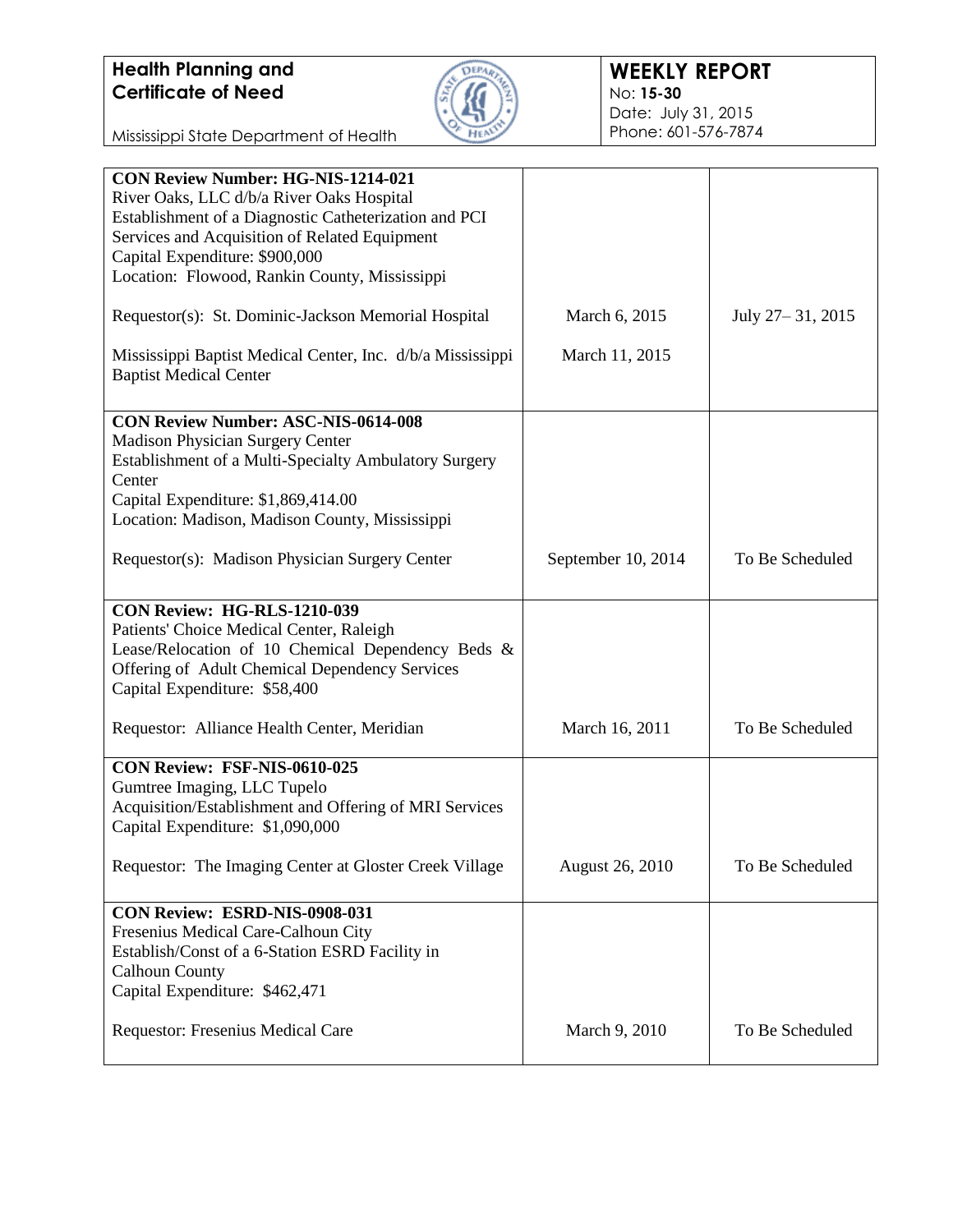

### **WEEKLY REPORT** No: **15-30** Date: July 31, 2015 Phone: 601-576-7874

| Fresenius Medical Care-West Point<br>Establish/Const of a 10-Station ESRD Facility in<br>Clay County<br>Capital Expenditure: \$380,000<br>Requestor: Fresenius Medical Care<br>CON Review: ESRD-NIS-0908:035<br>Fresenius Medical Care-Water Valley<br>Establish/Const. of a 6-Station ESRD facility in<br>Yalobusha County<br>Capital Expenditure: \$462,471<br>Requestor: Fresenius Medical Care<br>CON Review: FSF-NIS-0808-024 | March 9, 2010<br>March 9, 2010 |                                 |
|------------------------------------------------------------------------------------------------------------------------------------------------------------------------------------------------------------------------------------------------------------------------------------------------------------------------------------------------------------------------------------------------------------------------------------|--------------------------------|---------------------------------|
|                                                                                                                                                                                                                                                                                                                                                                                                                                    |                                |                                 |
|                                                                                                                                                                                                                                                                                                                                                                                                                                    |                                |                                 |
|                                                                                                                                                                                                                                                                                                                                                                                                                                    |                                |                                 |
|                                                                                                                                                                                                                                                                                                                                                                                                                                    |                                | To Be Scheduled                 |
|                                                                                                                                                                                                                                                                                                                                                                                                                                    |                                | To Be Scheduled                 |
|                                                                                                                                                                                                                                                                                                                                                                                                                                    |                                |                                 |
|                                                                                                                                                                                                                                                                                                                                                                                                                                    |                                |                                 |
|                                                                                                                                                                                                                                                                                                                                                                                                                                    |                                |                                 |
|                                                                                                                                                                                                                                                                                                                                                                                                                                    |                                |                                 |
|                                                                                                                                                                                                                                                                                                                                                                                                                                    |                                |                                 |
|                                                                                                                                                                                                                                                                                                                                                                                                                                    |                                |                                 |
|                                                                                                                                                                                                                                                                                                                                                                                                                                    |                                |                                 |
| Advanced Medical Imaging of Greenville, LLC                                                                                                                                                                                                                                                                                                                                                                                        |                                |                                 |
| Provision of MRI Services in Washington County                                                                                                                                                                                                                                                                                                                                                                                     |                                |                                 |
| Capital Expenditure: \$0                                                                                                                                                                                                                                                                                                                                                                                                           |                                |                                 |
|                                                                                                                                                                                                                                                                                                                                                                                                                                    |                                |                                 |
| Requestor: Delta Regional Medical Center                                                                                                                                                                                                                                                                                                                                                                                           | December 3, 2008               | To Be Scheduled                 |
| CON Review: FSF-NIS-0807-018                                                                                                                                                                                                                                                                                                                                                                                                       |                                |                                 |
| Desoto Imaging and Diagnostics, LLC                                                                                                                                                                                                                                                                                                                                                                                                |                                |                                 |
| <b>Establishment of Mobile PET Services</b>                                                                                                                                                                                                                                                                                                                                                                                        |                                |                                 |
| Capital Expenditure: \$0                                                                                                                                                                                                                                                                                                                                                                                                           |                                |                                 |
|                                                                                                                                                                                                                                                                                                                                                                                                                                    |                                | To Be Scheduled                 |
| Requestor: Baptist Memorial Hospital - DeSoto                                                                                                                                                                                                                                                                                                                                                                                      | December 3, 2007               |                                 |
| CON Review: HG-NIS-1206-038                                                                                                                                                                                                                                                                                                                                                                                                        |                                |                                 |
| Laird Hospital, Inc.                                                                                                                                                                                                                                                                                                                                                                                                               |                                |                                 |
| Offering of MRI Services at Rush Medical Clinic,                                                                                                                                                                                                                                                                                                                                                                                   |                                |                                 |
| Philadelphia                                                                                                                                                                                                                                                                                                                                                                                                                       |                                |                                 |
| Capital Expenditure: \$14,500                                                                                                                                                                                                                                                                                                                                                                                                      |                                |                                 |
| Requestors: Neshoba County General Hospital & InSight                                                                                                                                                                                                                                                                                                                                                                              | May 2, 2007                    | To Be Scheduled                 |
| <b>Health Corporation</b>                                                                                                                                                                                                                                                                                                                                                                                                          |                                |                                 |
| CON Review: FSF-NIS-1006-031                                                                                                                                                                                                                                                                                                                                                                                                       |                                |                                 |
| Starkville Orthopedic Clinic, Starkville                                                                                                                                                                                                                                                                                                                                                                                           |                                |                                 |
| Acquisition of MRI Equipment and Offering of Open                                                                                                                                                                                                                                                                                                                                                                                  |                                |                                 |
| <b>Orthopedic MRI Services</b>                                                                                                                                                                                                                                                                                                                                                                                                     |                                |                                 |
| Capital Expenditure: \$802,060                                                                                                                                                                                                                                                                                                                                                                                                     |                                |                                 |
| Requestor: Oktibbeha County Hospital                                                                                                                                                                                                                                                                                                                                                                                               | January 16, 2007               | To Be Scheduled                 |
| OTHER HEARINGS DURING THE COURSE OF<br><b>REVIEW</b>                                                                                                                                                                                                                                                                                                                                                                               | <b>REQUESTED</b>               | <b>DATE</b><br><b>SCHEDULED</b> |